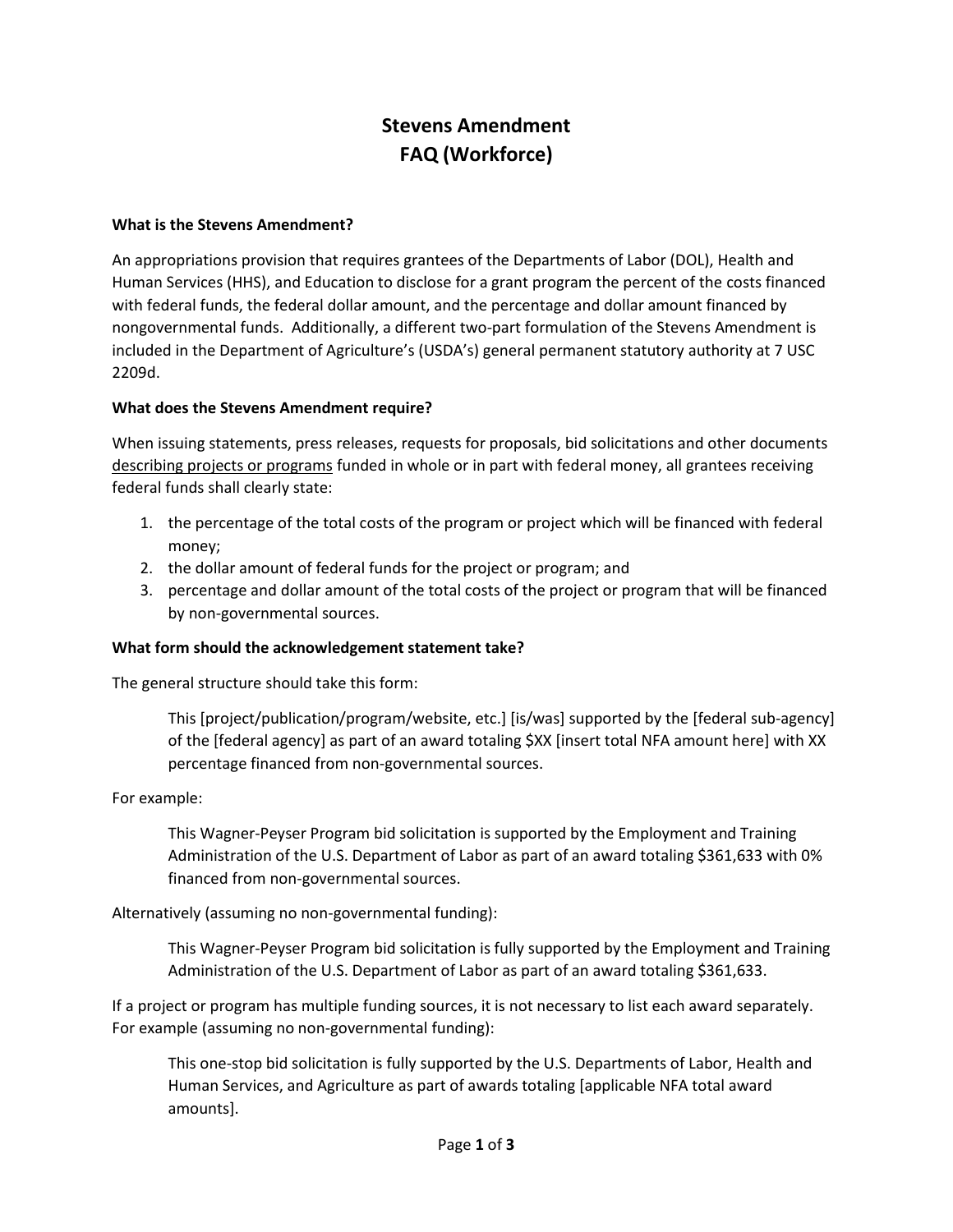# **What if a solicitation spans multiple years?**

Should a solicitation span multiple years, only the funding currently in effect needs to be included in the acknowledgment statement.

#### **What does DEO require?**

As a best practice, DEO is requiring that the acknowledgment statement be made for all federal projects or programs subawarded to the Board by DEO, not just those of DOL, HHS and USDA. This requirement will be included in the updated Grantee/Subgrantee agreement.

# **Is the Stevens Amendment language required in contracts? Non-financial contracts?**

The acknowledgment statement is not required on contracts.

#### **What amount should be used in the acknowledgment statement?**

The amount is the total cost of the program or project that is financed by federal funds. This will usually be the NFA award amount. Note that the amount is not the cost or projected cost of the item to which the acknowledgment statement is attached.

#### **Will DEO monitoring be programmatic, fiscal or both?**

Both.

#### **What types of press releases are subject to the Stevens Amendment?**

Any that describe projects or programs funded in whole or in part with federal money. Since the workforce system is funded almost entirely with federal funds, it seems likely that virtually all press releases will be subject to the Stevens Amendment.

#### **Does the acknowledgment statement need to be on a Board's website?**

Yes, since the website describes projects or programs funded in whole or in part with federal money.

# **What is considered "describing projects or programs"?**

Any communication made in furtherance of accomplishing the goals of a federal project or program for which the board has an award.

#### **What is included in other documents?**

Any communication including, but not limited to, public statements, social media, toolkits, resource guides, websites and visual presentations. An email that does not constitute one of the included subjects (e.g., a bid solicitation) does not require an acknowledgment statement.

# **Would a tag line like this suffice as an acknowledgment statement? "CareerSource xxxxx is fully funded by federal funds through the Florida Department of Economic Opportunity."**

No. The Stevens Amendment requires a dollar amount of federal funds for the project or program. Should a press release cover activities that span most or all the operations of a board, then the sum of awards for all active NFAs is the appropriate figure for the acknowledgment statement.